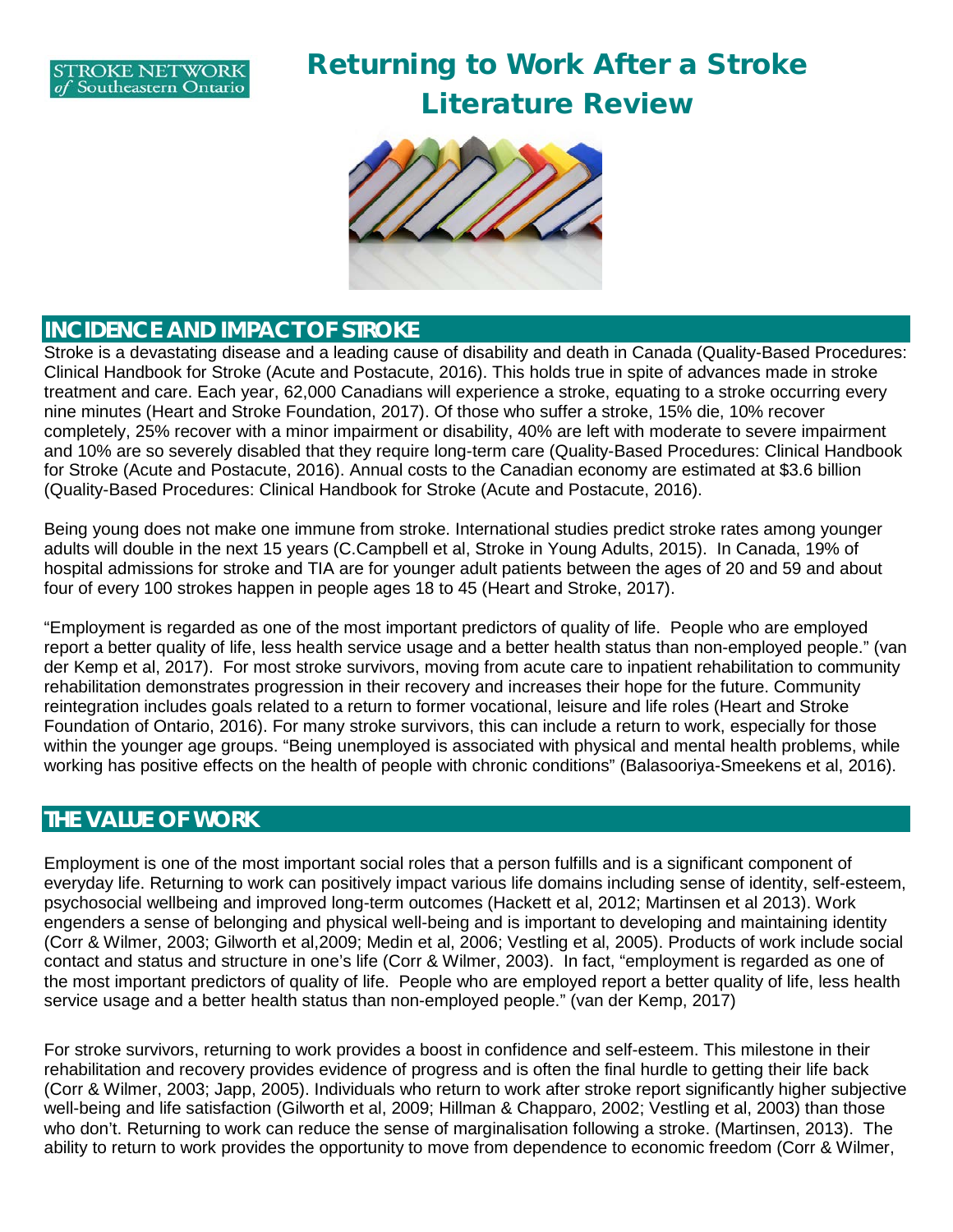

### Returning to Work After a Stroke Literature Review

2003). The loss of work is one of the most significant problems patients and their families face following stroke. It results in an overall decrease in quality of life and contributes to financial problems, limitations in leisure and holiday activities, social isolation, and reduced self-efficacy (Wilz & Soellner, 2009). Not working has a substantial impact on overall health, and is a greater risk to health than heart disease. Not working has a similar effect to smoking ten packs of cigarettes per day (Radford & Walker, 2008). Observational studies suggest that while many stroke survivors are capable of working, a substantial proportion do not (Vestling et al, 2003). Rehabilitative medicine achieves only limited success supporting return to work (Giaquinto & Ring, 2007). Rehabilitation is perceived by many to be aimed at restoring function in activities of daily living and return to work is often overlooked (Medin et al, 2006, Treger et al, 2007). Studies also indicate that there is a lack of psychosocial support, information and rehabilitation services that are available to the needs of work-aged stroke survivors. (Martinsen, 2013) In an international review of 20 studies, it was determined that return-to-work rates after stroke ranged widely from 7% to 84% (Saeki, 2000). As well, the challenge moves beyond the return to work and also includes the challenges related to ensuring that individuals are able to remain in the workplace. Some individuals may return to work too early and only realize the effects that the stroke has on their capacity within the workplace once they have returned (Coole et al, 2012).

### **BARRIERS TO RETURNING TO WORK**

Studies have identified a number of factors that have a negative impact on return to work (RTW) for stroke survivors. These factors are varied and include:

- impact of the stroke and residual deficits
- the approach used
- employer and work environment characteristics
- external factors
- coping strategies
- older age
- higher education level/white collar positions

Stroke can lead to a wide range of impairments, some of which are subtle and not well understood within the work environment (Chang et al, 2016; Lock et al, 2005). Neurological deficits have a significant impact on the possibility of returning to work (Treger et al, 2007). Overall stroke severity, as determined through the use of common clinical measures, is the most consistent predictive factor for return to work (Treger et al, 2007). Physical ability is also a critical factor. Side and location of the stroke, however, have limited impact (Lindstrom et al, 2009; Treger et al, 2007; Wozniak et al, 1999). Persistent symptoms that impact the ability to return to work include headaches, irritability, impaired ability to concentrate, and losing train of thought (Gilworth et al, 2009). Subtle cognitive deficits, such as deficits in working memory, mental speed and flexibility often go unnoticed but adversely affect return to work (Treger et al, 2007). It has been suggested that system pressures to reduce lengths of stay in hospital can result in the "needs of people with milder strokes or hidden deficits (such as impaired insight, executive dysfunction, anxiety and fatigue)" being frequently overlooked (Coole et al, 2012).

In addition, fatigue and memory disturbances often worsen with the physical or mental effort required in the workplace. Chronic fatigue is a common experience post-stroke and may result in a stroke survivor determining that work is too demanding (Corr & Wilmer, 2003). " Fatigue was found to be associated with a decreased likelihood of RTW even ≤2 years after stroke. Psychiatric morbidity after stroke has also been shown to reduce the likelihood of RTW, particularly in patients who appear functionally intact or of limited physical disability" (Harris, 2014). Post stroke depression is associated with both a bad general outcome and absence of return to work (Alaszewski et al, 2007). Agnosia (cognitive disorders including visual inattention) and apraxia (inability to carry out familiar purposeful tasks) are significant negative factors (Saeki, 2000). In many work situations, the individual must receive, remember, sort and process information quickly and simultaneously and to make adequate decisions. Lack of concentration, speech deficits, and inability to multi-task frequently interfere with successful return to work (Alaszewski et al, 2007).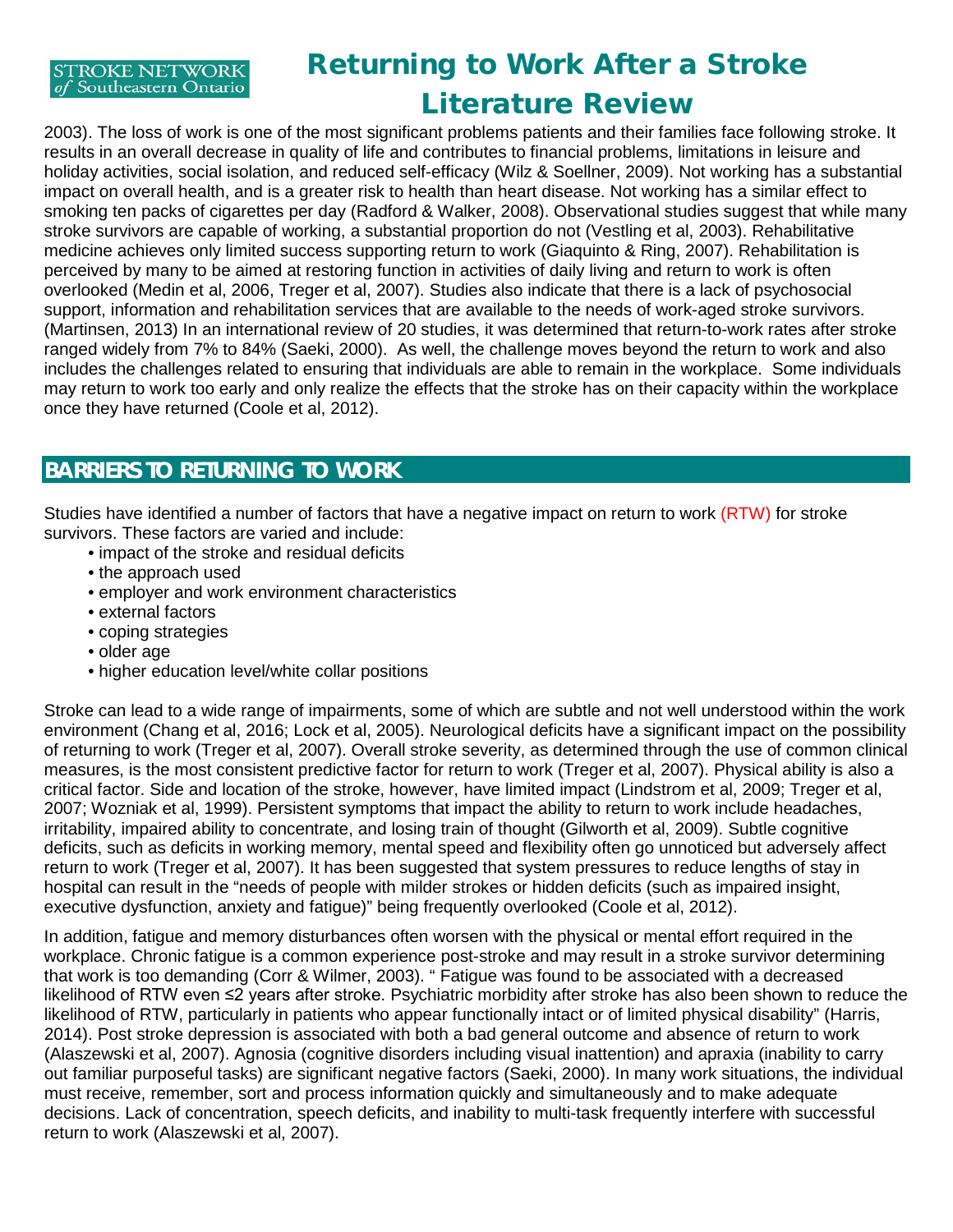# Returning to Work After a Stroke Literature Review

Medin et al (2006) identified three themes that covered the main barriers of successful return to work: the process, the individual and level of social support. The lack of individually designed rehabilitation programmes that include return to work as a goal, is apparent (Lindstrom et al, 2009). As well, the absence of clear guidance about when to return and how to achieve this has left some stroke survivors in limbo (Gilworth et al, 2009). For others, the process is haphazard and not well supported. This, along with uncertainty about timing of return to work and worries about inability to cope with persistent symptoms has impaired the return to work process (Gilworth et al, 2009).

For the stroke survivor, personality and view of life (optimism vs. pessimism) can influence vocational outcomes (Hofgren et al, 2007). For some individuals who had prior health problems, adjustment to their altered functional status acted as a barrier to returning to work (Alaszewski et al, 2007). Stroke survivors who did not experience a successful return to work often held the view that information and support were not forthcoming and that not all possibilities or alternatives had been explored (Gilworth et al, 2009). Individuals who experience fatigue, lack of concentration, and/or depression, identified the need for more information about the consequences of these cognitive deficits. This would have enabled them to return to work feeling better informed and would have diminished their fear of failure. Not having someone to talk to about the transition from rehabilitation to independence resulted in a negative outcome (Gilworth et al, 2009). Finally, apprehension about the process of return to work was more evident after a longer absence.

Support from employers and work environment characteristics have a significant impact on stroke survivors returning to work. Many employers do not fully understand the effects of stroke nor are they flexible in supporting stroke survivors to return to work (Corr & Wilmer, 2003). Stroke survivors identified that employers' negative attitudes, inflexibility and failure to implement adaptations to their work role, hours or equipment are barriers (Lock et al, 2005). This was most evident when supervisors lacked confidence in the rehabilitation and return to work process. In addition, an unstable work environment characterized by change and downsizing was an obstacle. Characteristics of the work and the adaptability of the individual workplace influence return to work. White-collar workers, for example, are more likely to return to work successfully following a stroke (Alaszewski et al, 2007). Stroke survivors' perceptions of the work environment, especially colleagues and managers' understanding of their situation, are important. Return to work was difficult when co-workers and managers were perceived to not acknowledge the situation and to be unsupportive (Alaszewski et al, 2007).

Finally, there are factors limiting return to work that are external to the stroke survivor, the approach used or their workplace. These include:

- architectural barriers, especially for stroke survivors with hemiplegia
- lack of suitable transportation
- poor local economy, with high numbers of unemployed, and
- stereotypes against disabled persons, such as being unprofessional, habitually absent from work and difficult to dismiss (Busch et al, 2009; Treger et al, 2007)

Unfortunately, mitigating or minimizing some of these factors requires considerable effort, while others are beyond our control.

### **ENABLERS FOR SUCCESSFUL RETURN TO WORK**

The literature identifies several factors that contribute to a successful return to work for stroke survivors. Overall, a rehabilitation culture which encourages early return to work, even if recovery is still ongoing, needs to be promoted. Stroke survivors need to be fully engaged in the return to work process and in the decisions that are made about their working life (Gilworth et al, 2009). The attitude and motivation of the stroke survivor is key. A positive attitude, self-confidence, determination, assertiveness and motivation are all important (Lindstrom et al, 2009; Radford & Walker, 2008). Alaszewski et al (2007) found in their study that some participants had developed a resilient approach to illness. They recalled previous experiences dealing with challenges to their well-being and drew from these strategies again following stroke. For these individuals, returning to work had a special significance. It was a way of showing that they were progressing and returning to pre-stroke normalcy. They took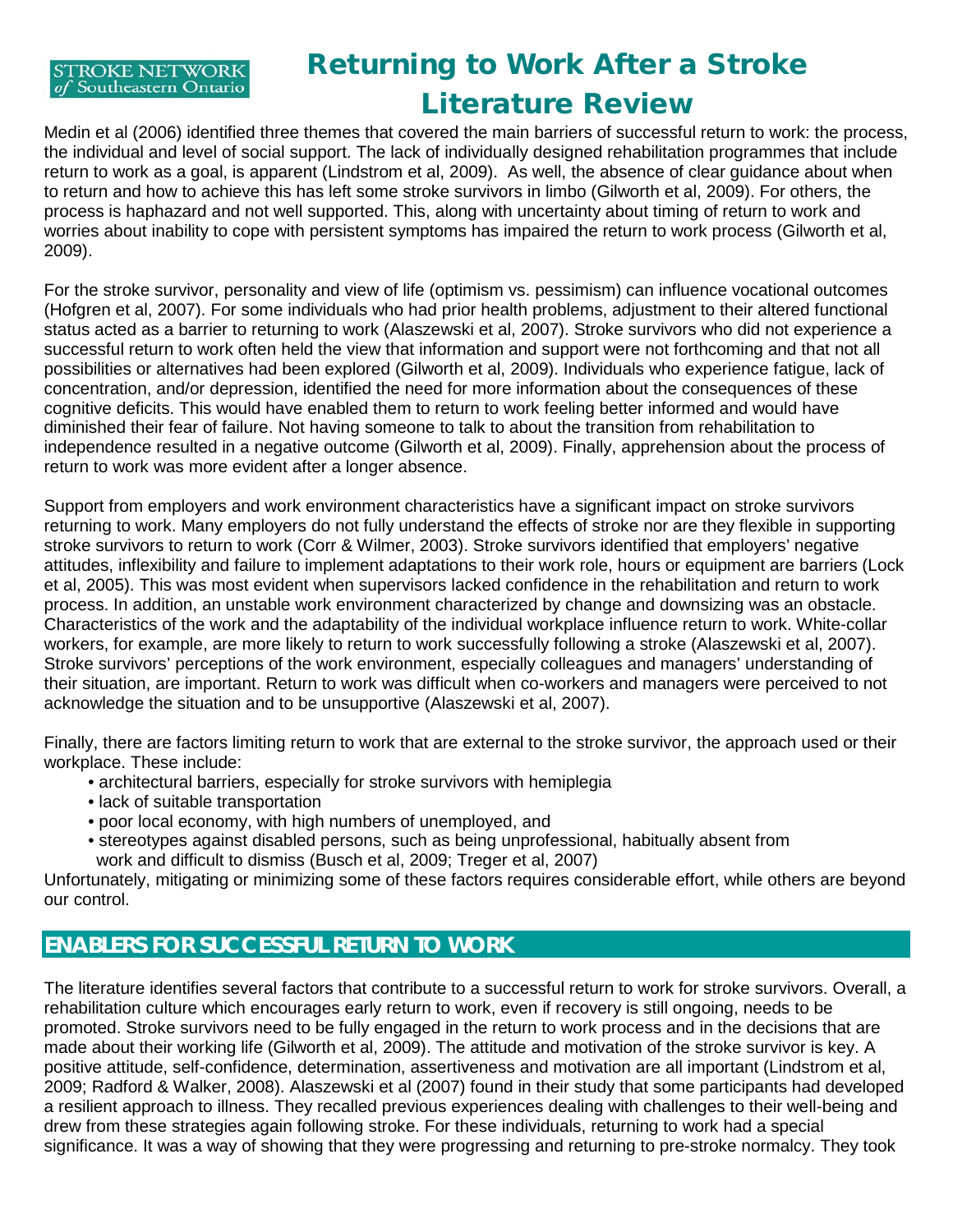# Returning to Work After a Stroke Literature Review

control of their situation, discussed how to facilitate their return to work, and found new strategies when a work trial was not successful. There is evidence that return to work is influenced by individuals' perceived self-efficacy and support from family (Busch et al, 2009). Family members are prime sources of support and can enhance the motivation and determination demonstrated by the stroke survivor, "…the support from one's family, friends and co-workers appears to be an important, positive influence on a patient's decision to return to work after a stroke" (Bonner, 2015). As well, boredom has been identified as a motivator for return to work by a number of stroke survivors. "The fear of not knowing what to do at home all day can be a motivating factor for return to work because staying at home may result in social isolation due to loss of the socialising effect at the workplace" (Ntsiea, 2014).

Obviously, the residual deficits from the stroke are impactful. Preserved cognitive capacity was found by some authors to be the best predictor of returning to work (Treger et al, 2007; Vestling et al, 2003; Wozniak et al, 1999). It has been suggested that the "cognitive screening of patients with mild-to-moderate stroke should receive more attention, so that patients with mild cognitive impairment can be better supported in returning to work from a very early period on, e.g., by learning compensational strategies" (van der Kemp, 2017). Additionally, "having invisible impairments was sometimes described by patients in relation to normality, as looking normal but not feeling normal. The contrast between looking and sounding normal from the outside and the presence of fatigue and other invisible impairments often led to difficulties, and a lack of understanding by others…(Balasooriya-Smeekens et al, 2016). The ability to perform activities of daily living, as measured by the Barthel Index, is consistently associated with successful return to work after stroke. Wilz and Soellner (2009) found that the individual's perceived functional ability is the most important predictor.

Job characteristics are an important predictor of successful return to work. Relatively inexpensive and simple interventions, such as a phased return to work and flexible working hours can have a significant impact on the transition back to work for some people. Medin et al (2006) found that a stable work environment that encouraged the individual and made them feel safe and secure is important. This allowed return to work to be a gradual process in which the stroke survivor increased their work ability and workload incrementally (Gilworth et al, 2009). People with higher incomes, more education and more skilled forms of employment have a greater probability of returning to work after a stroke (Corr & Wilmer, 2003; Lindstrom et al, 2009). Blue-collar workers tend to return to work earlier than white-collar workers, but over a longer time period, white-collar workers are more likely to experience success (Alaszewski et al, 2007; Treger et al, 2007; Vestling et al, 2003; Wozniak et al, 1999). The availability of alternative jobs and/or education and re-training also has an impact (Locke et al, 2005). Support from co-workers who expressed understanding and an encouraging attitude is also beneficial (Alaszewski et al, 2007; Corr & Wilmer, 2003).

Liaison between rehabilitation professionals and employers is considered an important factor in enabling access to appropriate services and a successful return to work (Alaszewski et al, 2007; Lock et al, 2005). This relationship enhanced employers' willingness to recognize complex and hidden post –stroke impairments, such as fatigue and cognitive problems , and to provide workplace accommodations (Alaszewski et al, 2007; Gilworth et al, 2009). As well, 'there is a reduced probability of RTW for survivors if it does not occur within the first year after the stroke" (Harris, 2014). Coole et al (2012) found that "employees with stroke may be unable or unwilling to identify their needs and limitations or struggle to communicate them effectively, for a range of possible reasons…These include speech problems, lack of insight or a high motivation to return to/remain at work for reasons of, for example, to benchmark their recovery, guilt at burdening colleagues, financial insecurity and fear of losing their job. Decisions made concerning risk assessment, work accommodations such as altered hours and duties, and monitoring of performance may therefore be inappropriate or inadequately applied."

In a study by Corr & Wilmer (2003), three key factors were identified as impacting successful return to work following stroke:

- **1.** motivation to return to work or reasons why returning to work was an important goal for them,
- **2.** return to work experience itself which was impacted by the attitudes of their employer and fellow employees, and
- **3.** support in returning to work.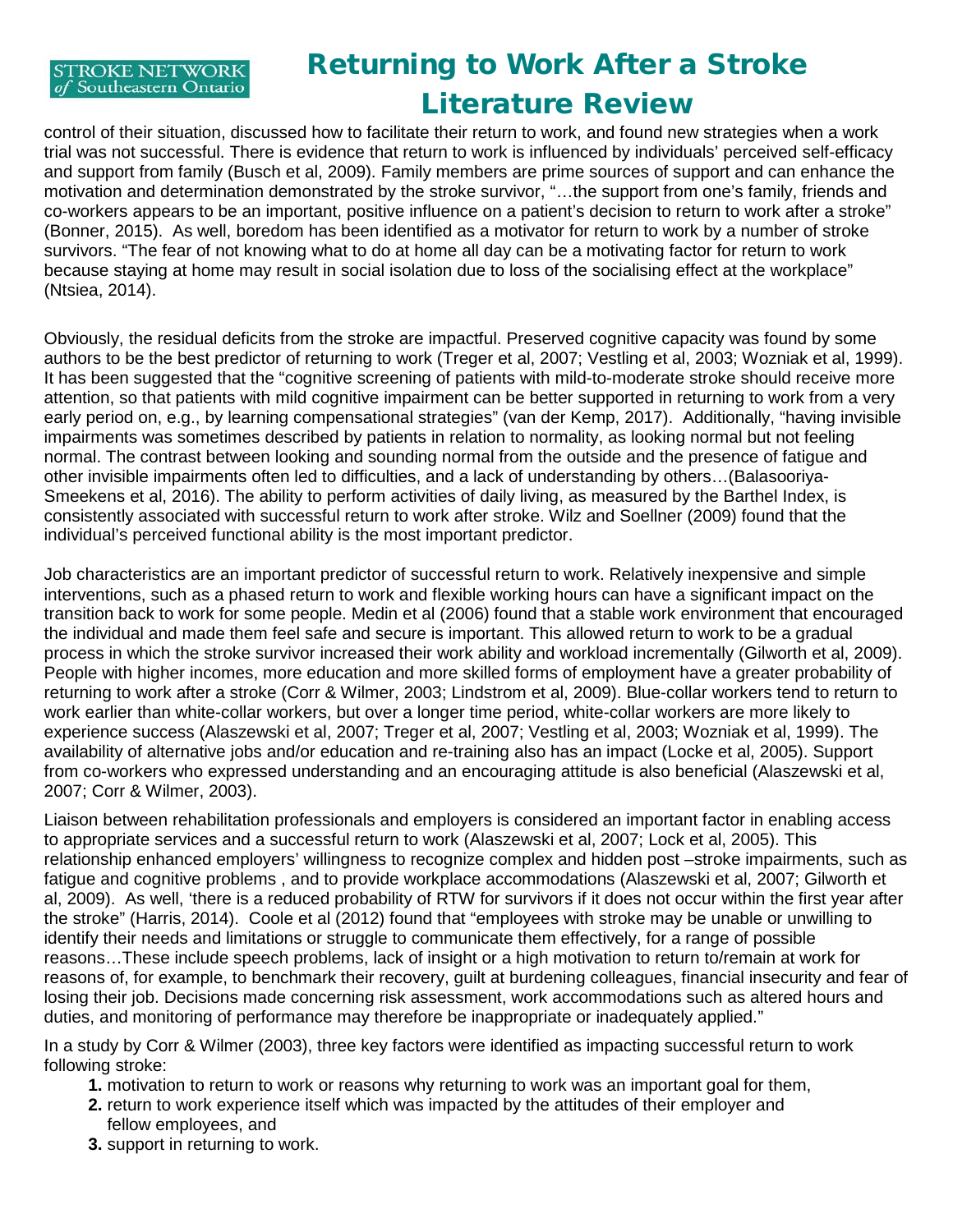## Returning to Work After a Stroke Literature Review

The type of support that stroke survivors seek includes general advice, specific skill development if needed, support for a gradual return to work and longer follow-up support in the workplace (Corr & Wilmer, 2003; Lindstrom et al, 2009). "…most employers' experience of stroke occurs when employees who have had a stroke return to work. Employers therefore have little prior experience to guide them and as stroke affects individuals differently, any previous experience is not necessarily transferable" (Coole et al, 2012) In fact, employers may be also be concerned with their own mortality in light of the employee's stroke. In Coole's study, "participants described a sense of shock and disbelief in response to an event that was sudden and unexpected" (Coolet et al, 2012). Employers referred to "several personal qualities and characteristics of the employee with stroke which were associated with their return to work. Those important to the participants included that the employee had a good work ethic and a positive outlook, was hard-working and held a responsible job. Not being 'too old' was seen as an advantage although a long history of employment with the company was also viewed positively. Other characteristics seen as beneficial were that the employee liked their job, fitted in well with the team, were easy to work with, were enthusiastic and popular and had a good relationship with their manager" (Coole et al, 2012).

### **SUPPORTING RETURN TO WORK**

Vocational rehabilitation is a supportive stepping stone which prepares the stroke survivor to enter or return to employment (Japp, 2005). **"**Vocational retraining is not usually a feature of post-stroke rehabilitation and emerging evidence suggests that a separate process is required to optimise return to work opportunities. Research evidence suggests that the key features of vocational rehabilitation should include workability assessment, work visits, involvement of the employee, health professional and employer and early intervention" (Ntsiea et al, 2014).Rehabilitation professionals need to be aware of the importance of employment to good health and are in a unique position to facilitate the return to work process (Trigger et al, 2007). They need to empower the stroke survivor and enhance their ability to create solutions to problems that arise (Medin et al, 2006). Evidence suggests that vocational rehabilitation interventions need to be targeted early (Radford & Walker, 2008). It may be initiated before the individual leaves an acute stroke unit, rehabilitation unit and certainly before discharge from community stroke rehabilitation services.

Successful return to work after stroke requires an inter-professional approach and is unique for each person (Giaquinto & Ring, 2007; Saeki, 2000). Components of a successful return to work strategy include clear vocational goal setting, addressing biological, psychosocial and social issues, and an individual approach (Radford & Walker, 2008). Vocational assessment determines whether the individual has the capacity to return to work. It identifies aptitudes and workplace competencies that will determine whether the stroke survivor can return to their former job or require an altered work position or new position (Japp, 2005).

Research by Ownsworth & Shum (2008) identified the need to assess executive functions following stroke to assist in identifying potential barriers to participating in productive activities and to inform rehabilitation planning. These executive functions include the capacity to form a plan of action, initiate behaviour, think flexibly, solve problems and self-monitor and self-regulate behaviour in any given environment.

Rehabilitation is designed to enhance the individual's skills, thereby maximizing his/her potential to return successfully to work (Alaszewski et al, 2007). Consideration must be given to the factors influencing vocational outcome after stroke when targeting return to work interventions (Busch et al, 2009; Vestling et al, 2003). Any return to work program should enable the development of skills, enable opportunities for retraining and promote links to employers (Corr & Wilmer, 2003).

Vocational rehabilitation should provide gradual exposure to increasingly complex work tasks at a pace that enables the stroke survivor to maximize their occupational potential. It allows the health care professional to gain insight into any difficulties while providing the support and encouragement needed to adapt (Japp, 2005). Return to work is a complex process that requires a broad understanding of all relevant factors (Shaw et al, 2002). A better understanding of the variations in return to work is achieved by being aware of the subjective perceptions of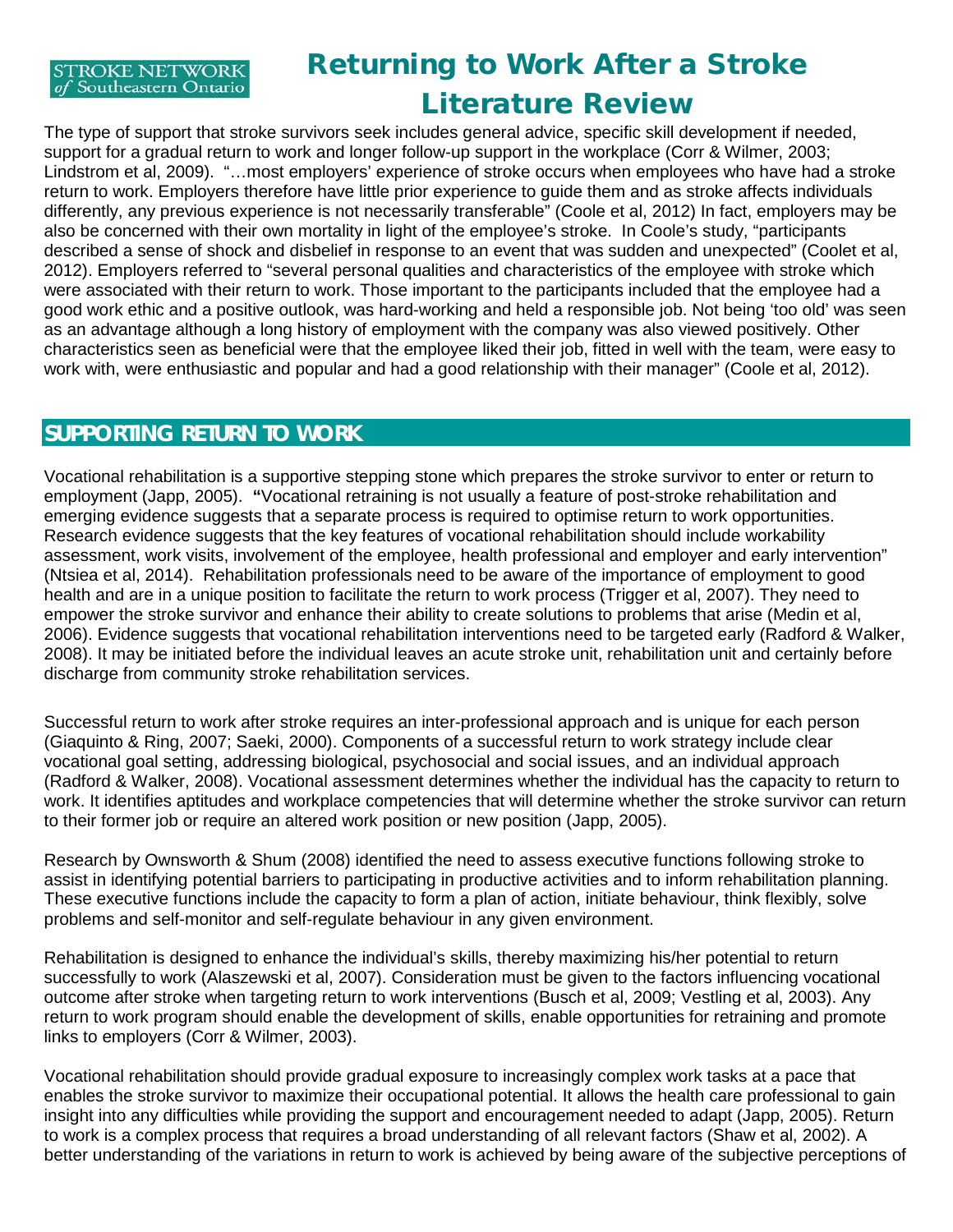# Returning to Work After a Stroke Literature Review

the meaning of disability and the relevancy of return to work. In contemplating a return to work, stroke survivors will consider these within the context of their current situation (Shaw et al, 2002). According to Shaw et al (2002), the "meaning of disability" is determined by the individual and their beliefs and perceptions of how their impairments impact their current and future abilities to engage in activities. This process results in a significant variation in return to work experiences. "Vocational rehabilitation programs facilitate early RTW for persons with temporary or permanent disabilities. It is usually recommended that vocational training should be gradual, starting with part-time work and then successively increasing to longer working hours. Persons with injuries or illness who are offered modified work programs RTW twice as often as those who are not. The importance of active participation by the stroke survivor in all aspects of the management of the RTW process as well as a stroke educator/workplace advocate has also been stressed" (Vestling et al, 2013)



In considering their illness experience, reactions to their disability are derived from previous illness experiences, their illness beliefs, and pre-stroke perceptions of self. Consideration is given to the stigma associated with not working, response from others who question the validity of the disability, and the process of having their disability determined by the medical and insurance systems. The impact of the disability is identified through the daily losses they experience in meeting their own basic needs. Through the process of getting better, stroke survivors can understand their prognosis and their capacity for working. Getting better includes many strategies: gaining new information, trialling various recovery strategies, using these strategies to develop new work skills and minimize disabilities, determining physical, mental and work capacities, and using available supports. Vestling suggests that "every individual has his/her own personal way in adapting to work, similar to a learning process and the motivation was triggered by different subjective meanings of work. The individual's motivation is often the key for success which is why this needs to be greatly emphasized in all rehabilitation" (Vestling et al, 2013).

"Return to work relevancy" is determined by reflecting on the personal meaning of work and their motives for working, and by considering opportunities for work and workplace expectations. The meaning of work is based on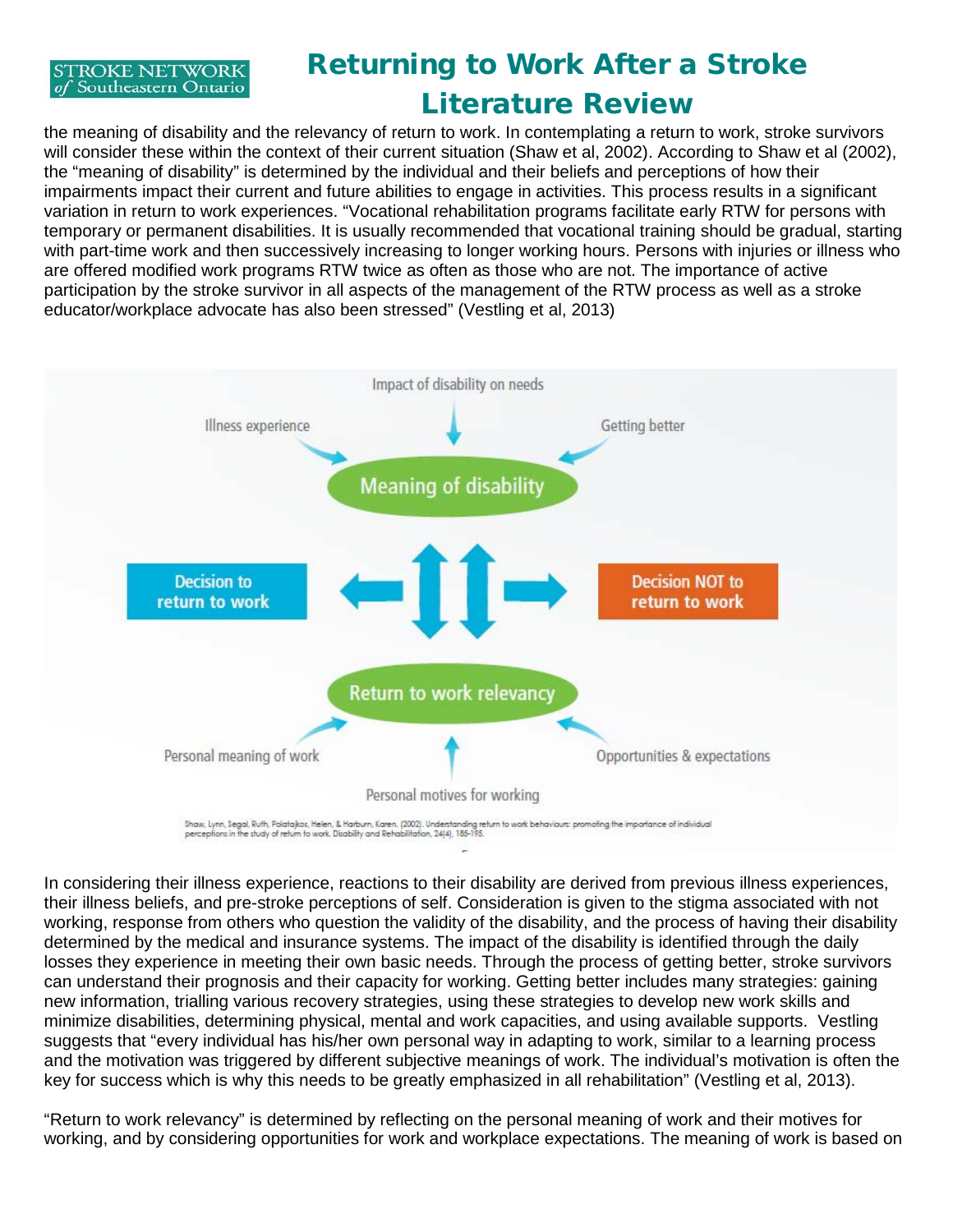## Returning to Work After a Stroke Literature Review

the stroke survivor's sense of identity with work, work ethic, emotional attachment to work, and by family/society's work values. This helps them to understand the personal impact of not returning to work. Personal motives for working include the meaning and importance of work to the individual, financial incentive and goals related to personal growth. Finally, stroke survivors consider a number of factors as being either relevant or not relevant to their return to work, including available opportunities, workplace expectations and any workplace concerns they had prior to their stroke (Shaw et al, 2002).

In their clinical practice guideline, "Management of Adult Stroke Rehabilitation Care," Duncan et al (2005) have made the following recommendations for encouraging and supporting stroke survivors to optimize their potential to return to work:

- All stroke survivors, if their condition permits, should be encouraged to be evaluated for the potential of returning to work;
- All stroke survivors who were previously employed, should be referred to vocational counselling for assistance with the return to work process;
- All stroke survivors considering a return to work but who may be experiencing a lack of motivation, or who have emotional and psychological concerns, should be referred for supportive services.

Physicians and other rehabilitation professionals need to recognize and acknowledge that stroke survivors are individuals who have many roles including worker, spouse and family member. It is essential that information and advice to facilitate return to work is provided at the earliest opportunity (Gilworth et al, 2009). It should be noted, however, that for some people, stroke did change the meaning of work and included some undesirable elements, in particular, stress. These individuals perceived that work caused stress and that stress was a contributing factor in their stroke (Alaszewski et al, 2007). Therefore, a client-centred approach must be used when supporting a stroke survivor with return to work. This enables the flexibility to change goals and strategies as the stroke survivor works though the process (Corr & Wilmer, 2003). "If people were able to cope with their impairments, this sometimes led to a more positive experience at work. Some people reported that once they had accepted their changed abilities, and 'listened to their body', paced their work, or were 'patient with themselves', it became easier to deal with their impairments and day-to-day activities" (Balasooriya-Smeekens et al, 2016)

*Original Return to Work Literature Review compiled by Donna Scott, Interim Coordinator for Community & Long Term Care, SWO Stroke Network. Edited by Megan Cornwell, Communications Consultant, Southwestern Ontario Stroke Network August, 2010. Additional references provided by Stroke Network of Southeastern Ontario, March 2018.*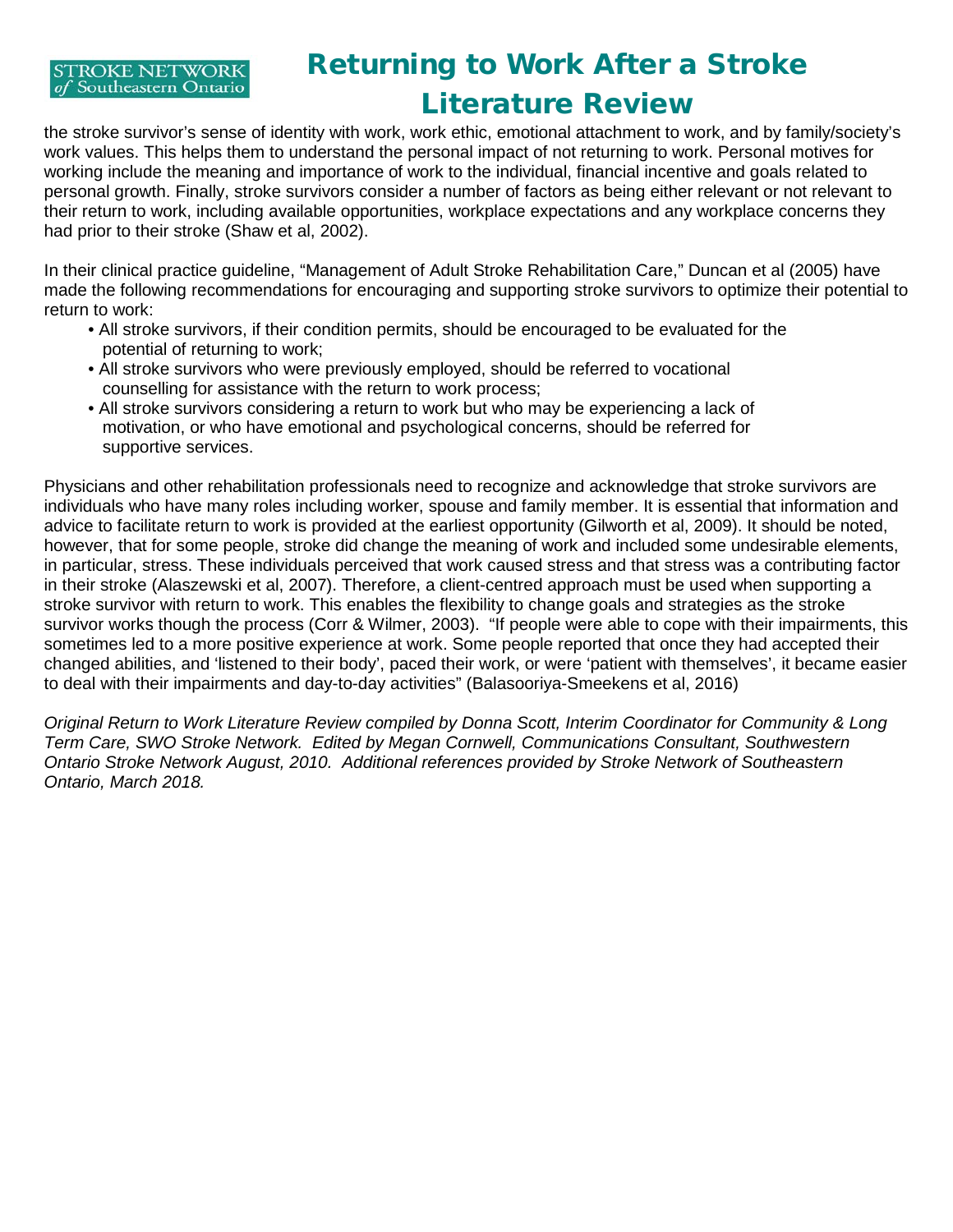#### **REFERENCES**

Alaszewski, A., Alaszewski, H., Potter, J., & Penhale, B. (2007). Working after a stroke: Survivors' experiences and perceptions of barriers to and facilitators for the return to paid employment. Disability and rehabilitation 29(24): 1858-1869.

Balasooriya-Smeekens,C., Bateman, A., Mant,J., De Simoni, A. (2016) Barriers and facilitators to staying in work after stroke: insight from an online forum. BMJ Open 2016;6.

Bonner, B. (2015). Factors Predictive of Return to Work After Stroke in Patients With Mild-Moderate Disability in India. Doctoral dissertation, Harvard Medical School.

Busch, M.A., Coshll, C., & Heuschmann, P.U. (2009). Sociodemographic differences in return to work after stroke: the South London Stroke Register. J. Eurol. Neurosurg. Psychiatry 80(2009), 888-893.

Chang, W.H., Sohn, M.K., Lee, J., Kim, D.Y., Lee, S.G., Shin, Y.I., Oh, G.J., Lee, Y.S., Joo, M.C., Han, E.H., Hyun Kim, J.H., Kim, Y.H. (2016) Return to Work After Stroke: The Kosco Study. J Rehabil Med 2016; 48: 273– 279.

Coole. C Radford, K., Grant, M., Terry, J. (2013) Returning to Work After Stroke: Perspectives of Employer Stakeholders, a Qualitative Study. J Occup Rehabil 23:406–418

Corr, S & Wilmer, S. (2003). Returning to Work after a Stroke: an Important but Neglected Area. British Journal of Occupational Therapy, 66(5)186-192.

Duncan, P., Zorowitz, R., Bates, B., Choi, J., Glasberg, J., Graham, G., Katz, R., Lamberty, K., & Recker, D. (2005). Management of Adult Stroke rehabilitation Care: A Clinical practice Guideline. Stroke , 36 (2005), e100 e143.

Giaquinto, S. & Ring, H. (2007). Return to work in selected disabilities. Disability and Rehabilitation, 29(17), 1313- 1316.

Gilworth, G., Phil, M., Sansam, K.A.J., and Kent, R.M. (2009). Personal experiences of returning to work following stroke: An exploratory study. Work, 34(2009), 95-103.

Hackett, M.L., Glozier, N., Jan, S., Lindley, R. Returning to Paid Employment after Stroke: The Psychosocial Outcomes In StrokE (POISE) Cohort Study. PLoS ONE 7(7): e41795. doi:10.1371/journal.pone.0041795.

Harris, C. (2014) Return to Work After Stroke: A Nursing State of the Science. State-of-the-Science Nursing Review. Stroke. 2014;45:e174-e176.

Health Quality Ontario and Ministry of Health and Long-Term Care (2016) Quality-Based Procedures: Clinical Handbook for Stroke (Acute and Postacute).

Heart and Stroke Foundation (2016). Mind the Connection: Preventing stroke and dementia. 2016 Stroke Report. Retrieved from [www.heartandstroke.ca](http://www.heartandstroke.ca/) 

Heart and Stroke Foundation of Ontario (HSFO) (2010). A Perfect Storm on Heart Disease Looming on Our Horizon. Toronto: Heart and Stroke Foundation of Ontario.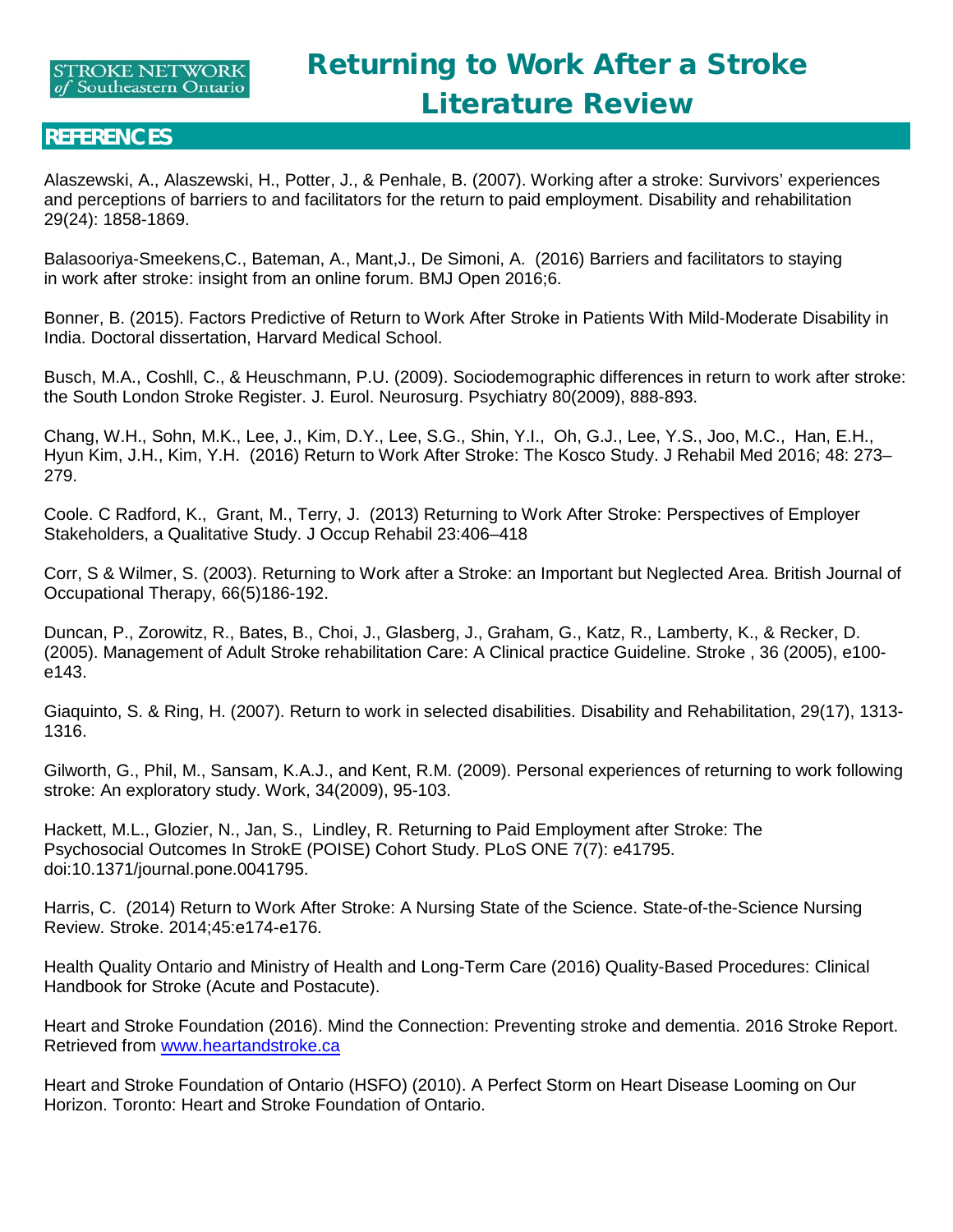

### Returning to Work After a Stroke Literature Review

Heart and Stroke Foundation of Ontario (HSFO). (2003). Best practice guidelines for stroke care: A resource implementing optimal stroke care. Toronto: Heart and Stroke Foundation of Ontario.

Hillman, A. & Chapparo, C. (2002). The role of work in the lives of retired men following stroke. Work, 19 (2002), 303-313.

Hofgren, C., Bjorkdahl, A., Esbjornsson, E., & Stibrant-Sunnerhagen, K. (2007) Recovery after stroke cognition, ADL function and return to work. Acta Neurol Scand 115 (2007), 73-80.

Japp, J. (2005). Brain Injury and Returning to Employment: A Guide for Practitioners. London & Philadelphia: Jessica Kingsley Publishers.

Lindstrom, B., Roding, J., & Sundelin, G. (2009). Positive attitudes and preserved high level of motor performance are important factors for return to work in younger persons after stroke: A national survey. J Rehabil Med 2009 (41), 714-718.

Lock, S., Jordan, L., Bryan, K., & Maxim, J. (2005). Work after stroke: focusing on barriers and enablers. Disability & Society, 20(1), 33-47.

Martinsen, R., Kirkevold, M., Arnesveen Bronken, B., Kvigne, K. (2013) Work-aged stroke survivors' psychosocial challenges narrated during and after participating in a dialogue-based psychosocial intervention: a feasibility study. BMC Nursing 2013, 12:22.

Medin, J., Barajas, J., & Ekberg, Kerstin. (2006). Stroke patients' experiences of return to work. Disability and Rehabilitation, 28(17), 1051-1060.

Ntsiea, M.V., Van Aswegen, H., Lord, S., Olorunju S. (2014) The effect of a workplace intervention programme on return to work after stroke: A randomised controlled trial. Clinical Rehabilitation 1–11.

Ownsworth, T. & Shum, D. (2008). Relationship between executive functions and productivity outcomes following stroke. Disability and Rehabilitation, 30(7), 531-540.

Radford, K. & Walker, M. (2008). Impact of Stroke on Return to Work Brain Impairment, 9(2), 161-169.

Saeki, S. (2000). Disability management after stroke: its medical aspects for workplace accommodation. Disability and Rehabilitation, 22(13), 578-582.

Shaw, L., Segal, R., Polatajkos, H., & Harburn, K. (2002). Understanding return to work behaviours: promoting the importance of individual perceptions in the study of return to work. Disability and Rehabilitation, 24(4), 185-195.

Treger, I., Shames, J., Giaquinto, S., & Ring, H. (2007). Return to work in stroke patients. Disability and Rehabilitation, 29(17), 1397-1403.

van der Kemp, J., Kruithof, W.J., Nijboer, T.C.W., van Bennekom, C.A.M., Caroline van Heugten, C. & Johanna M. A. Visser-Meily, J.M.A. (2017) Return to work after mild-to-moderate stroke: work satisfaction and predictive factors. Neuropsychological Rehabilitation DOI: 10.1080/09602011.2017.1313746

Vestling, M., Ramel, E., Iwarsson, S. (2013). Thoughts and experiences from returning to work after stroke. Work: A Journal of Prevention, Assessment & Rehabilitation, 45(2), 201-211.

Vestling, M., Tufvesson, B.,& Iwarsson, S. (2003). Indicators for return to work after stroke and the importance of work for subjective well-being and life satisfaction. J Rehabil Med 2003:35 (127-131).